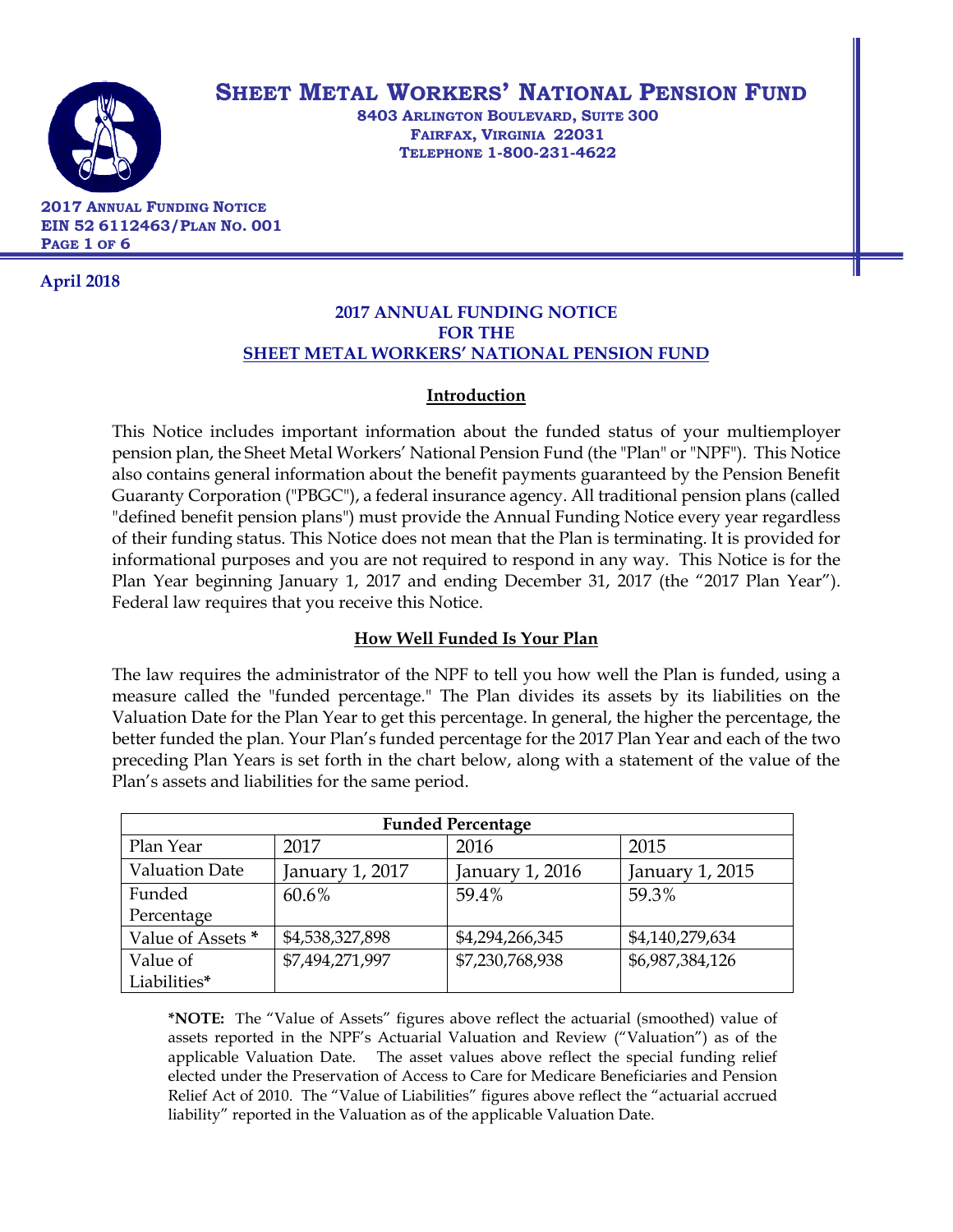#### **PAGE 2 OF 6**

#### **Year-End Fair Market Value of Assets**

The asset values in the chart above are measured as of the Valuation Date. They also are "actuarial values." Actuarial values differ from market values in that they do not fluctuate daily based on changes in the stock or other markets. Actuarial values smooth out those fluctuations and can allow for more predictable levels of future contributions. Despite the fluctuations, market values tend to show a clearer picture of a plan's funded status at a given point in time. The asset values in the chart below are market values and are measured on the last day of the 2017 Plan Year. The chart also includes the year-end market value of the Plan's assets for each of the two preceding plan years.

| Year Ended                        | December 31, 2017  | December 31, 2016 | December 31, 2015 |
|-----------------------------------|--------------------|-------------------|-------------------|
| Fair Market<br>Value of<br>Assets | $$4,935,726,151**$ | \$4,314,445,996   | \$3,972,648,053   |

**\*\*NOTE:** The fair market value figure for December 31, 2017 above is based on an unaudited financial statement provided by the Plan's Fund Office. This figure may change when an audit of the Plan's December 31, 2017 financial statements is completed.

### **The Plan's Endangered Status for 2017**

Under federal pension law a plan generally will be considered to be in "endangered" status if the plan is not in critical status and, as of the beginning of the plan year, the funded percentage of the plan is less than 80 percent. A plan is in "critical" status if the funded percentage is less than 65 percent and other factors apply. A plan is in "critical and declining" status if it is in critical status and is projected to become insolvent (run out of money to pay benefits) within 15 years (or within 20 years if a special rule applies). If a pension plan enters endangered status (commonly referred to as the "yellow zone"), the trustees of the plan are required to adopt a funding improvement plan. Similarly, if a pension plan enters critical status or critical and declining status, the trustees of the plan are required to adopt a rehabilitation plan. Funding improvement and rehabilitation plans establish steps and benchmarks for pension plans to improve their funding status over a specified period of time. The plan sponsor of a plan in critical and declining status may apply for approval to amend the plan to reduce current and future payment obligations to participants and beneficiaries.

The Plan's actuary certified that the Plan was in endangered status for the 2017 Plan Year because the Plan had previously emerged from critical status, was not projected to have an accumulated funding deficiency for the 2017 Plan Year or any of 9 succeeding Plan Years (without regard to the use of the shortfall method but taking into account any extension of amortization periods under ERISA §304(d)), was not projected to become insolvent for the 2017 Plan Year or any of the 30 succeeding Plan Years, and had a funded percentage for 2017 of less than 80%.

In an effort to improve the Plan's funding situation, the Trustees adopted a Funding Improvement Plan ("FIP"), including the Funding Improvement Plan Schedule ("FIP Schedule"), effective March 1, 2014. The FIP was most recently updated, effective January 1, 2017, to reflect changes in the law and to take into account the start of the Plan's funding improvement period, the 10-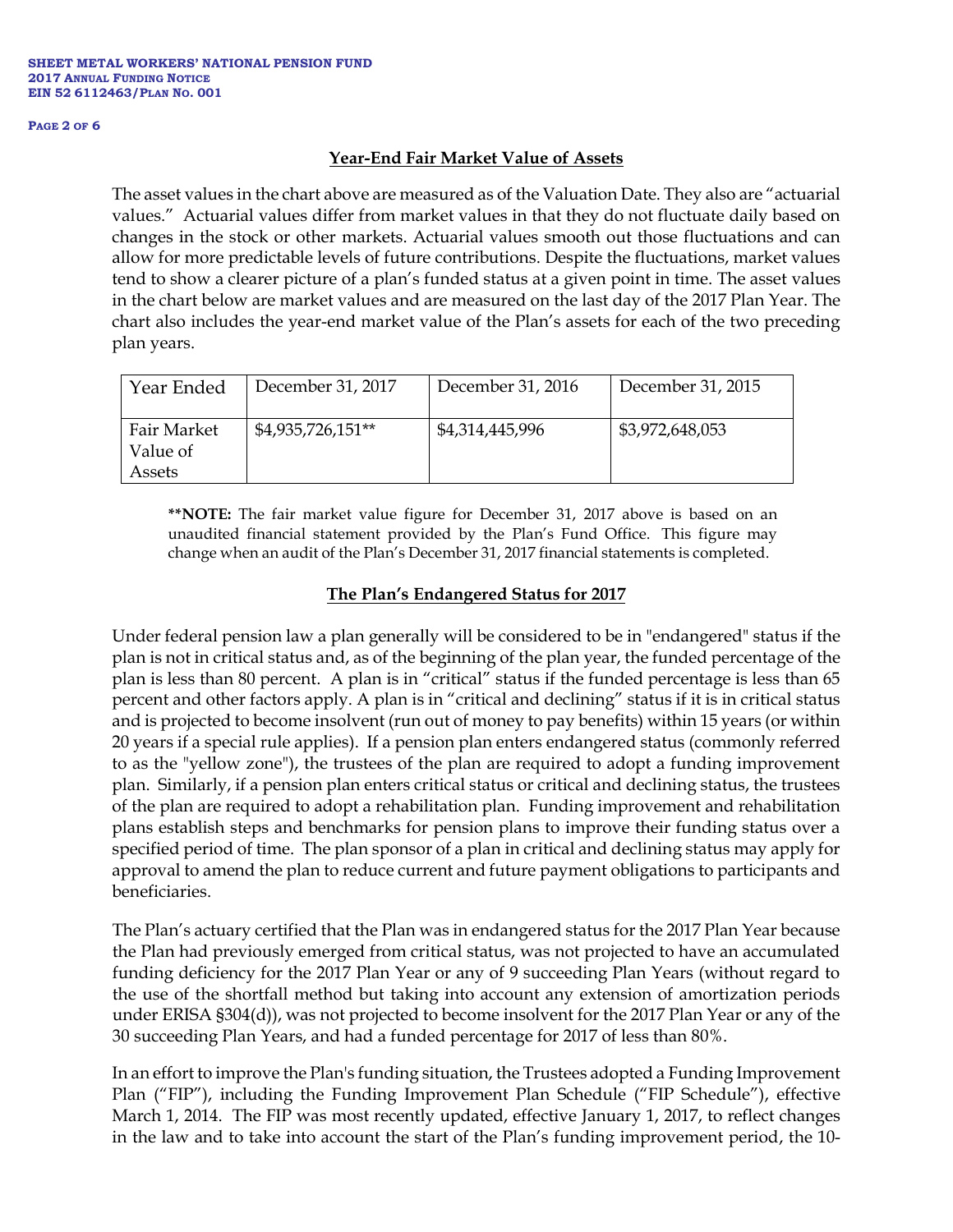#### **PAGE 3 OF 6**

 $\overline{a}$ 

year period that began January 1, 2017. The objective of the FIP, including the FIP Schedule, is to meet certain benchmarks as of the end of the funding improvement period. The benchmarks are: (i) to increase the Plan's funded percentage so that the funded percentage as of the close of the funding improvement period equals or exceeds the sum of the funded percentage as of the beginning of the 2015 Plan Year (January 1, 2015), plus 33 percent of the difference between 100 percent and such funded percentage (for the 2015 Plan Year); and (ii) to avoid an accumulated funding deficiency for the 2026 Plan Year, the last year of the funding improvement period (taking into account the Plan's extension of its amortization period under ERISA §304(d)(1)).

The FIP's benchmarks are expected to be achieved with the current design in the Plan Document, which is reflected in the FIP Schedule. The FIP Schedule provides three options: (i) the Default Option, which currently requires no Contribution Rate increases (the same as the Default Schedule under the Rehabilitation Plan adopted by the Plan when it was in critical status (the Rehabilitation Plan)); (ii) the First Alternative Option, which currently requires an annual Contribution Rate increase of 7% through 2017 (the same as under the Rehabilitation Plan's First Alternative Schedule); and (iii) the Second Alternative Option, which currently requires an annual Contribution Rate increase of 3.5% through 2017 (the same as under the Rehabilitation Plan's Second Alternative Schedule). These Contribution Rate requirements, as well as other provisions of the FIP, including the FIP Schedule, are subject to change in the future should the Trustees consider it necessary to achieve the benchmarks.

Under the current FIP Schedule and the Plan Document, active Participants continue accruing Normal Retirement Pension benefits under the formula in effect before the adoption of the FIP (i.e., under the Plan Document's VBAR formula in effect on January 1, 2014), but Contribution Rate increases are required for Participants to continue accruing subsidized Early Retirement Pension benefits and certain benefit features.<sup>1</sup> Specifically, a Participant must work under a classification of employment that is covered under a Collective Bargaining Agreement ("CBA") that reflects certain Contribution Rate increases in order to earn a subsidized Early Retirement Pension benefit for the work he or she performs under that classification. First, the Participant's classification of employment must have been covered under the Rehabilitation Plan's First or Second Alternative Schedule when the Plan emerged from critical status. Second, the Participant's CBA must continue to reflect the Contribution Rate increases required under the FIP Schedule's First Alternative Option or Second Alternative Option (under the current FIP, the last increases were required during the 2017 Plan year). Please note that unlike the Plan's Rehabilitation Plan and Schedules, any benefit changes that occur under the terms of the Plan Document and the FIP Schedule only affect future benefit accruals (i.e., benefits earned after the date a CBA ceases to reflect a required Contribution Rate increase under the Plan Document and/or the FIP Schedule).

<sup>1</sup>There are special rules for: Participants who work under a classification of employment that was subject to the additional benefit adjustments under the "No Increase Consequences" of the Rehabilitation Plan when the Plan was in critical status; Participants who work under a classification of employment that was covered under the Rehabilitation Plan's Default Schedule, when the Plan was in critical status; and accruing the 60-Month Certain and the reversion (pop-up) features after 2014.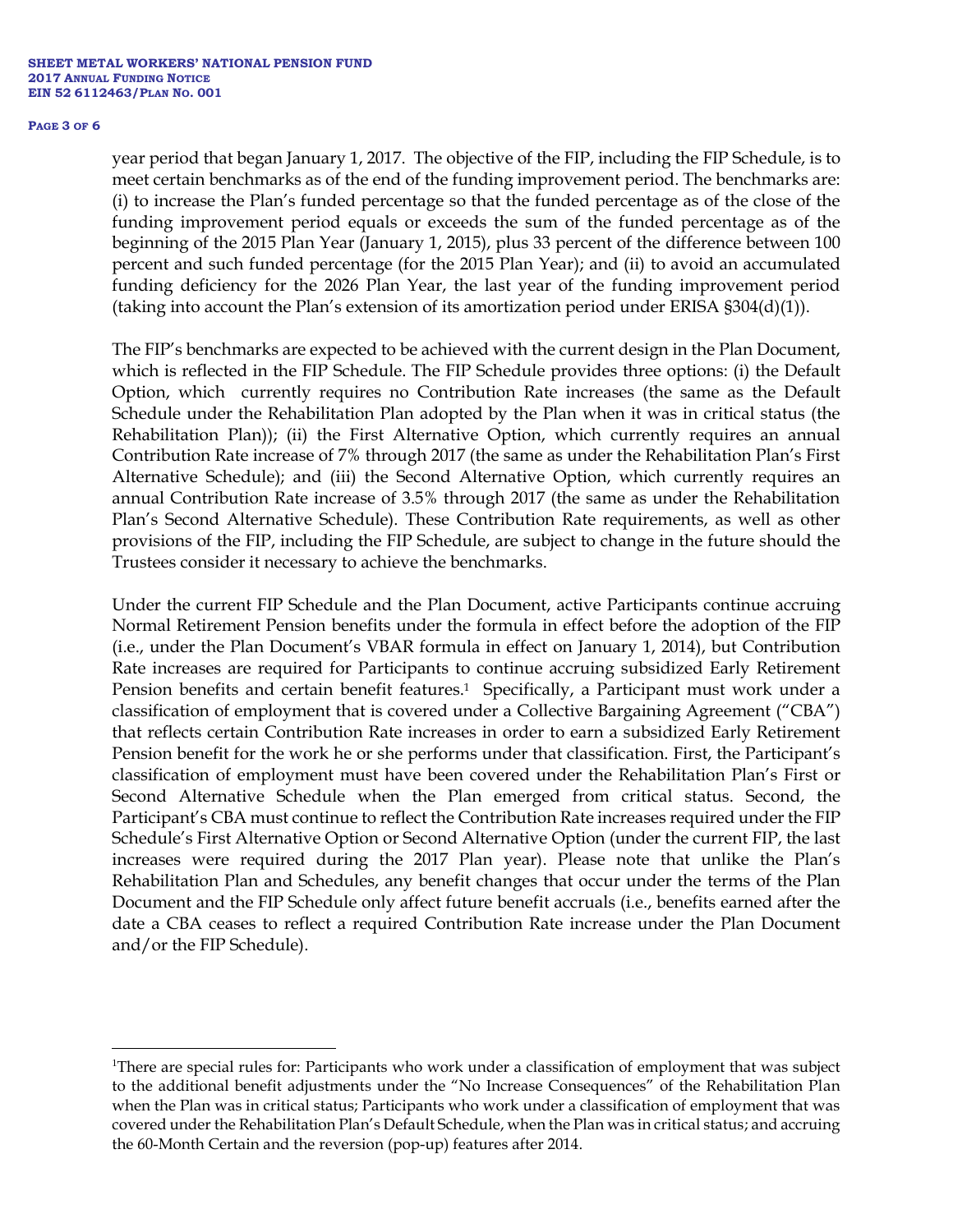#### **PAGE 4 OF 6**

The Trustees updated the FIP, including the FIP Schedule, in 2015 to reflect changes required under the Multiemployer Pension Reform Act of 2014 (MPRA) and to add a rule regarding CBAs that expire after November 20, 2018. The next update was in 2017, as described above.

You may obtain a copy of the FIP and FIP Schedule (including any updates, amendments or other modifications) and the actuarial and financial data that demonstrate the actions taken by the Plan toward fiscal improvement by contacting the Fund Office (see "Where to Get More Information About Your Plan" below). A copy of the most recent FIP, including the FIP Schedule, (as well as future updates) may also be viewed on the NPF's website at [www.smwnpf.org.](http://www.smwnpf.org/)

NOTE: In 2018, the Plan's actuary certified that the Plan continues to be in endangered status. Enclosed with this Annual Funding Notice is the Notice of Endangered Status for 2018, advising you that the NPF is in endangered status for the 2018 Plan Year.

### **Participant and Beneficiary Information**

The total number of participants and beneficiaries covered by the Plan as of the Plan's Valuation Date (January 1, 2017) was 138,096. Of this number: (i) 57,295 were current employees; (ii) 33,027 were retired or no longer working for the employer and have a right to future benefits; (iii) 47,774 were retired and receiving benefits (or had their benefit payments suspended) (including 38,986 classified as pensioners and 8,788 as beneficiaries).

## **Funding & Investment Policies**

Every pension plan must have a procedure to establish a funding policy for plan objectives. A funding policy relates to how much money is needed to pay promised benefits. For the 2017 Plan Year, the funding policy, in general terms, is to meet the benchmarks required for plans in endangered status through the implementation of the FIP and FIP Schedule.

Pension plans also have investment policies. Once money is contributed to the Plan, the money is invested by Plan officials called fiduciaries. Specific investments are made in accordance with the Plan's investment policy. Generally, an investment policy is a written statement that provides the fiduciaries that are responsible for plan investments with guidelines or general instructions concerning various types or categories of investment management decisions. The investment policy of the Plan is adopted by the Trustees, but the discretionary authority to allocate and invest the vast majority of the Plan's assets has been delegated to an "Investment Manager" within the meaning of ERISA. In summary, the investment policy states that the Plan's objective is for the Investment Manager to obtain a long-term annualized rate of return (net of fees) equal to the Plan's assumed actuarial rate of return, which currently is 7.5%.

The Plan's assets were allocated among the following categories of investments, as of the end of the 2017 Plan Year. These allocations are percentages of total assets: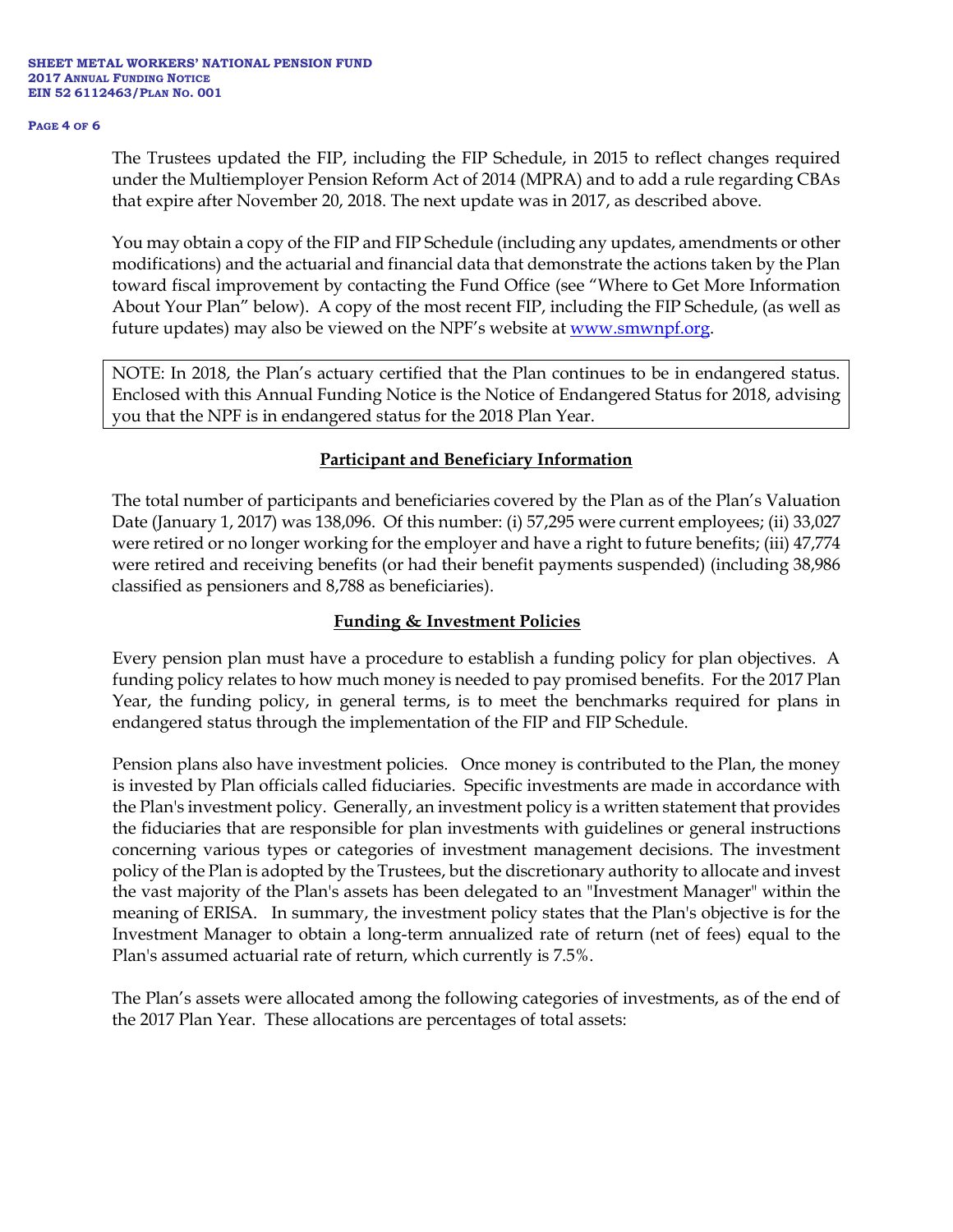#### **PAGE 5 OF 6**

| <b>Percentage:</b> |  |
|--------------------|--|
| 58.89%             |  |
| 16.95%             |  |
| 2.30%              |  |
| 6.24%              |  |
| 15.61%             |  |
|                    |  |

### **Right to Request a Copy of the Annual Report**

Pension plans must file annual reports with the US Department of Labor. The report is called the "Form 5500." These reports contain financial and other information. You may obtain an electronic copy of your Plan's annual report by going to www.efast.dol.gov and using the search tool. Annual reports also are available from the US Department of Labor, Employee Benefits Security Administration's Public Disclosure Room at 200 Constitution Avenue, NW, Room N-1513, Washington, DC 20210, or by calling 202.693.8673. Or you may obtain a copy of the Plan's annual report by visiting the NPF's website at [www.smwnpf.org](http://www.smwnpf.org/) or by making a written request to the Fund Office. Annual reports do not contain personal information, such as the amount of your accrued benefit. You may contact your plan administrator if you want information about your accrued benefits. Your plan administrator is identified below under "Where To Get More Information."

### **Summary of Rules Governing Insolvent Plans**

Federal law has a number of special rules that apply to financially troubled multiemployer plans that become insolvent, either as ongoing plans or plans terminated by mass withdrawal. The Board of Trustees, as the NPF's plan administrator, is required by law to include a summary of these rules in the annual funding notice. A plan is insolvent for a plan year if its available financial resources are not sufficient to pay benefits when due for that plan year. An insolvent plan must reduce benefit payments to the highest level that can be paid from the plan's available resources. If such resources are not enough to pay benefits at the level specified by law (see "Benefit Payments Guaranteed by the PBGC," below), the plan must apply to the PBGC for financial assistance. The PBGC will loan the plan the amount necessary to pay benefits at the guaranteed level. Reduced benefits may be restored if the plan's financial condition improves.

A plan that becomes insolvent must provide prompt notice of its status to participants and beneficiaries, contributing employers, labor unions representing participants, and PBGC. In addition, participants and beneficiaries also must receive information regarding whether, and how, their benefits will be reduced or affected, including loss of a lump sum option.

#### **Benefit Payments Guaranteed by the PBGC**

The maximum benefit that the PBGC guarantees is set by law. Only benefits that you have earned a right to receive and that cannot be forfeited (called vested benefits) are guaranteed. There are separate insurance programs with different benefit guarantees and other provisions for singleemployer plans and multiemployer plans. Your Plan is covered by PBGC's multiemployer